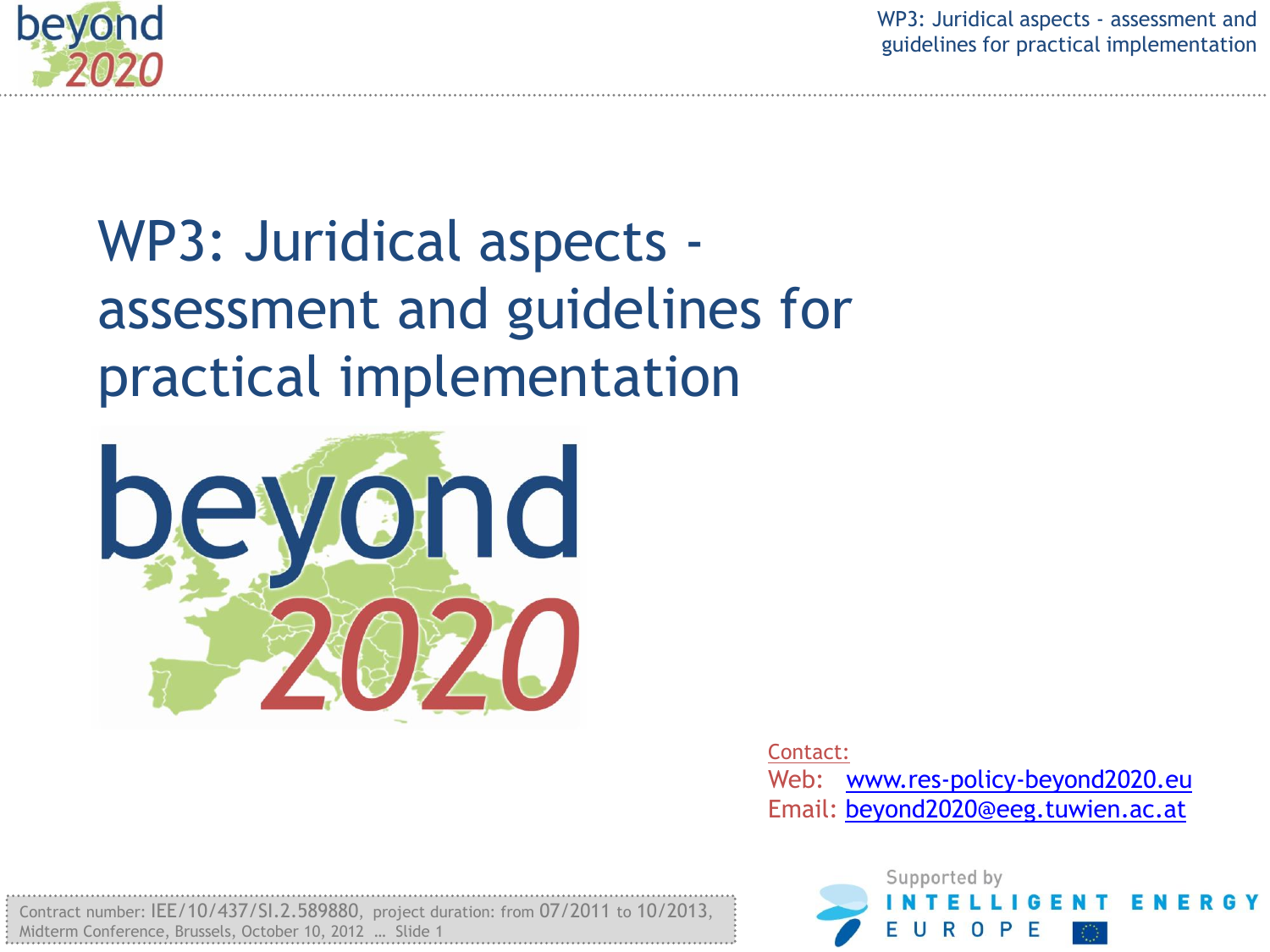

Contract number: **IEE** Midterm Conference, Brussel

WP3: Juridical aspects - assessment and **OVIEW** guidelines for practical implementation

What has happened so far and is going to happen:

◄Work on WP3 is performed by the Legal Team:

- ◄Becker Büttner Held as a law firm
- ◄University of Oxford



◄Work started in summer 2011 with the Kick-Off Meeting:

- ◄First: Inventory of all the provisions that may be relevant for any kind of harmonization approach;
	- ◄*No evaluation as yet, nor drawing any distinction between the different harmonization approaches.*
- ◄Now: Assessment of the defined harmonization approaches and policy pathways.

◄Results on of the assessment to be expected beginning 2013.



| 37/SI.2.589880, project duration: from 07/2011 to 10/2013, |  |
|------------------------------------------------------------|--|
|                                                            |  |
| s. October 10. 2012  Slide 2                               |  |
|                                                            |  |

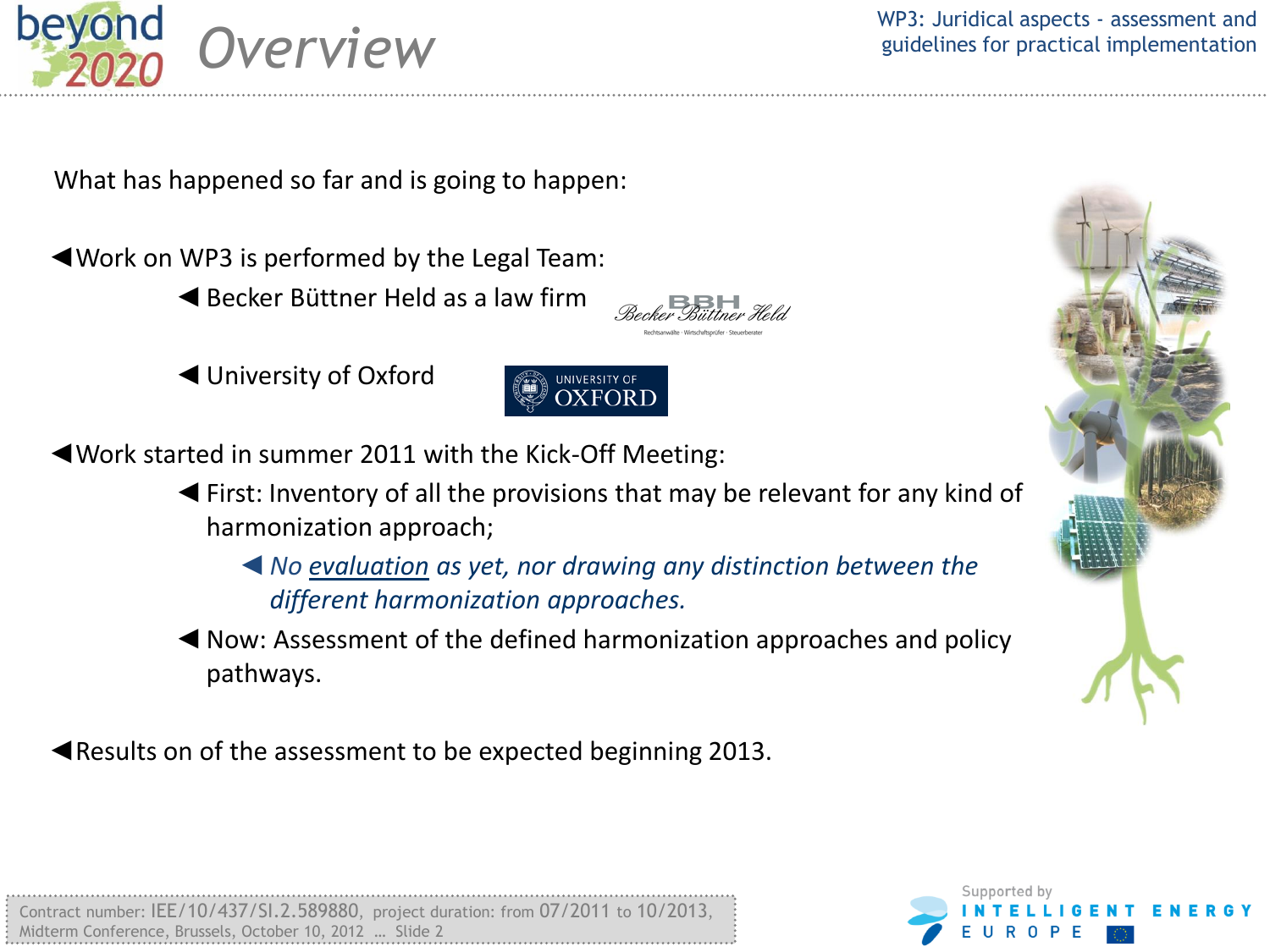WP3: Juridical aspects - assessment and **Djective WP3: Suridical aspects** - assessment and guidelines for practical implementation

The objective of the work package is to assess the "legal feasibility" of the different harmonization approaches and policy pathways.

◄"Legal Feasibility" has two aspects:

beyond

◄There must be a legal basis for the EU legislator to legislate:

- ◄Principle of conferral of powers (Art. 5(1) TEU).
- ◄The measure must comply with and fit into the framework of EU primary and secondary law:
	- ◄Principle of consistency of EU law (Art. 7 TFEU)

◄*Thus: All those provisions which could be relevant under the former or the latter heading have been listed and explained in the Inventory.*

The results of the assessment will then feed into the Multi-Criteria Factor Analysis.

However: If the conclusion is drawn that some approach is not legally feasible – it will not be followed any further – so *legal feasibility establishes the framework and sets some of the directions* in the course of this project!

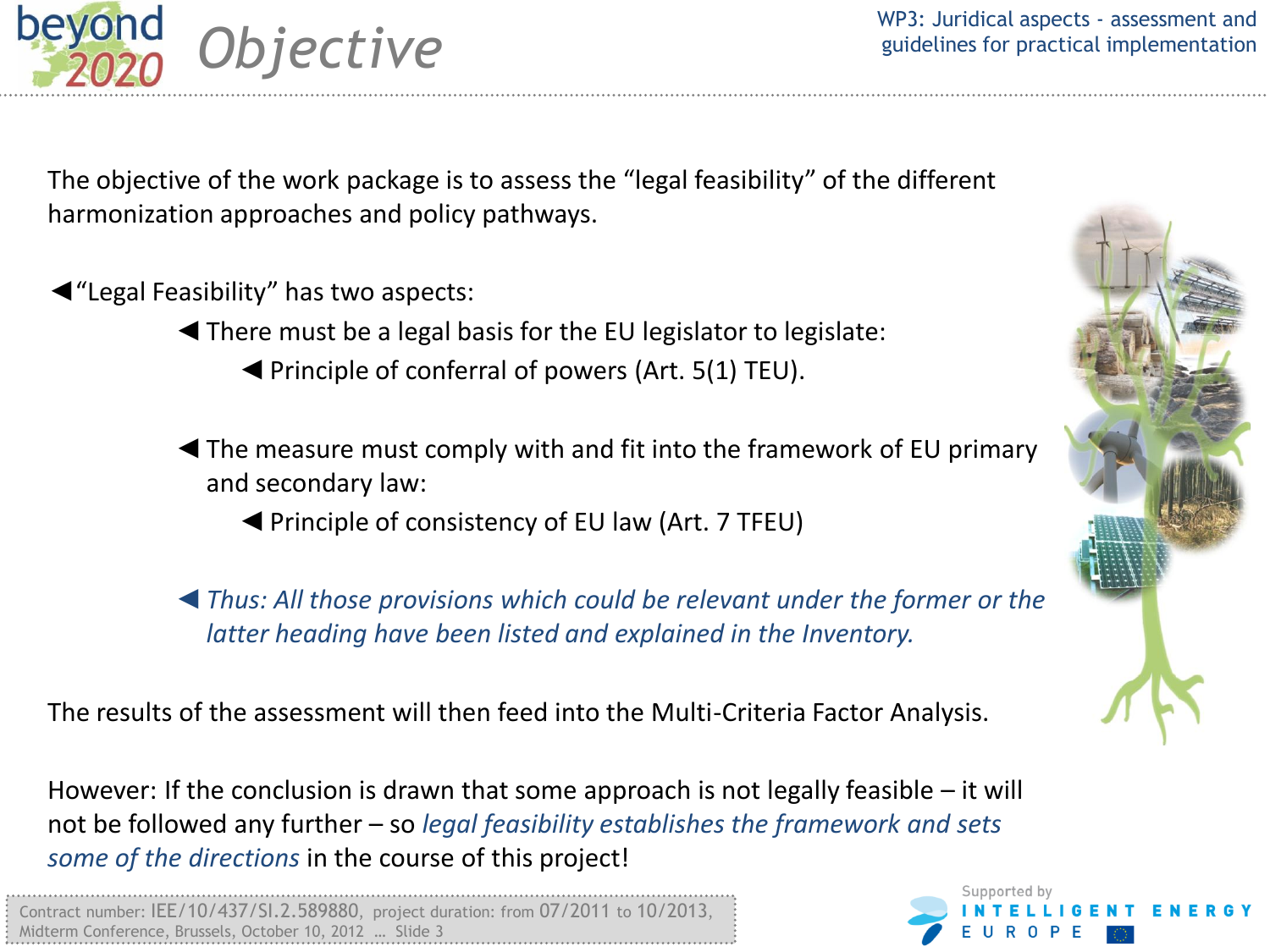

Article 5(1) TEU:

*"The limits of Union competences are governed by the principle of conferral. The use of Union competences is governed by the principles of subsidiarity and proportionality."*

#### ◄European Court of Justice:

◄Choice of legal basis *"must be based on objective factors which are amenable to judicial review"* while *"those factors include in particular the aim and content of the measure".*

◄Thus: Possible to challenge a measure where it was adopted on the wrong legal basis or if it lacks a proper legal basis.

◄Incorrect/lack of legal basis can lead to action for *annulment* of the act:

◄European Court of Justice:

◄Annulment if the choice of the legal basis does *not constitute a mere formal defect*, and that error in basis has *led to different procedural consequences* from those which would have applied under the correct legal basis.



Supported by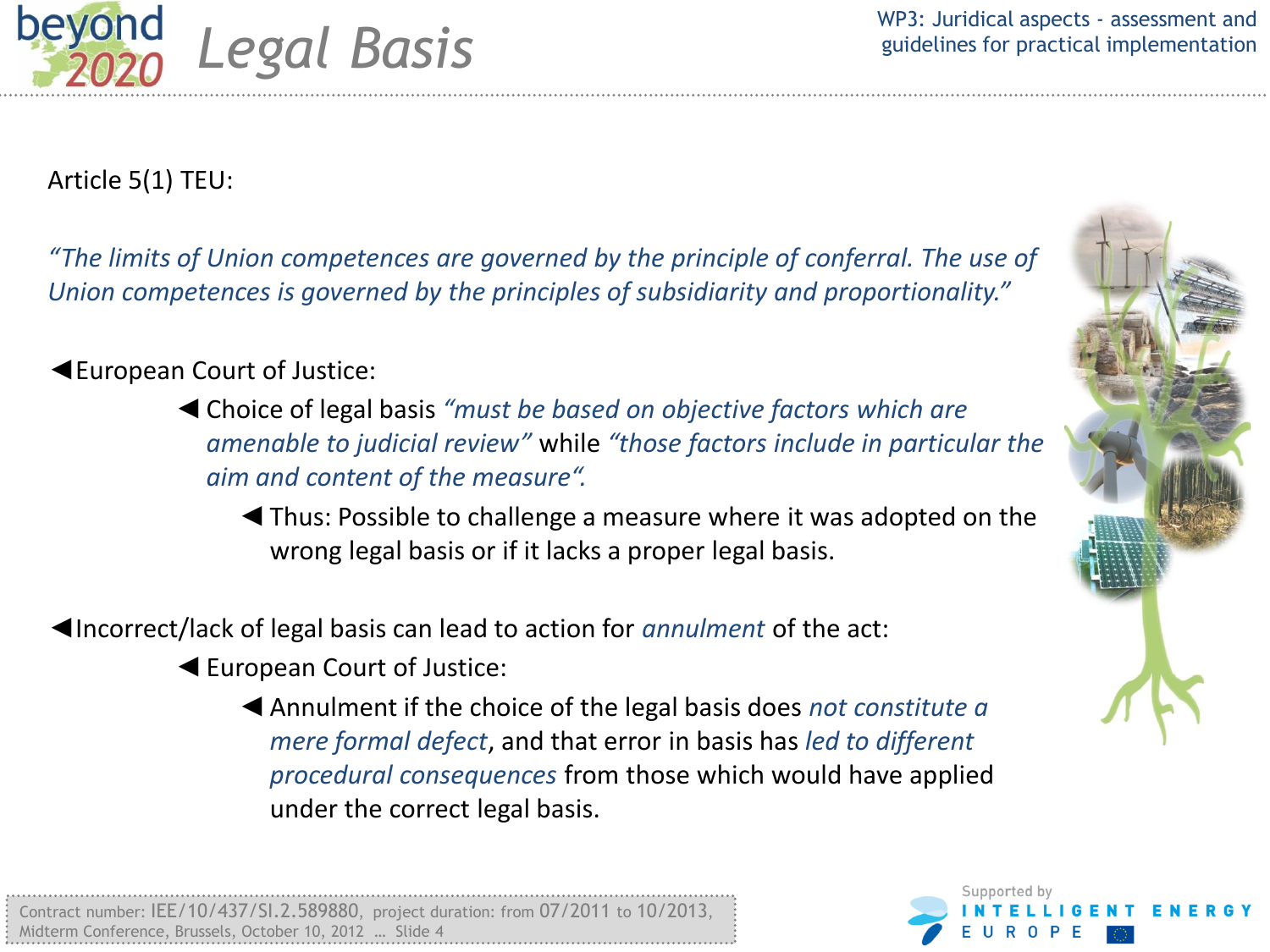

Article 7 TFEU:

*"The Union shall ensure consistency between its policies and activities, taking all of its objectives into account and in accordance with the principle of conferral of powers."*

> ◄THUS: The Union is bound by its law and policies and shall pursue its objectives in the *most consistent way possible*.

◄Compatibility of EU measures with EU law is also challengeable in Court!

◄European Court of Justice can review the legality of legislative acts of the Council and the Commission on grounds of lack of competence, infringement of an essential procedural requirement, infringement of the Treaties or of any rule of law relating to their application, or misuse of powers (Article 263 TFEU; *and* remember references for a preliminary ruling under Article 267 TFEU).



|                                                          | Contract number: $IEE/10/437/51.2.589880$ , project duration: from 07/2011 to 10/2013, |
|----------------------------------------------------------|----------------------------------------------------------------------------------------|
| Midterm Conference. Brussels. October 10. 2012 … Slide 5 |                                                                                        |

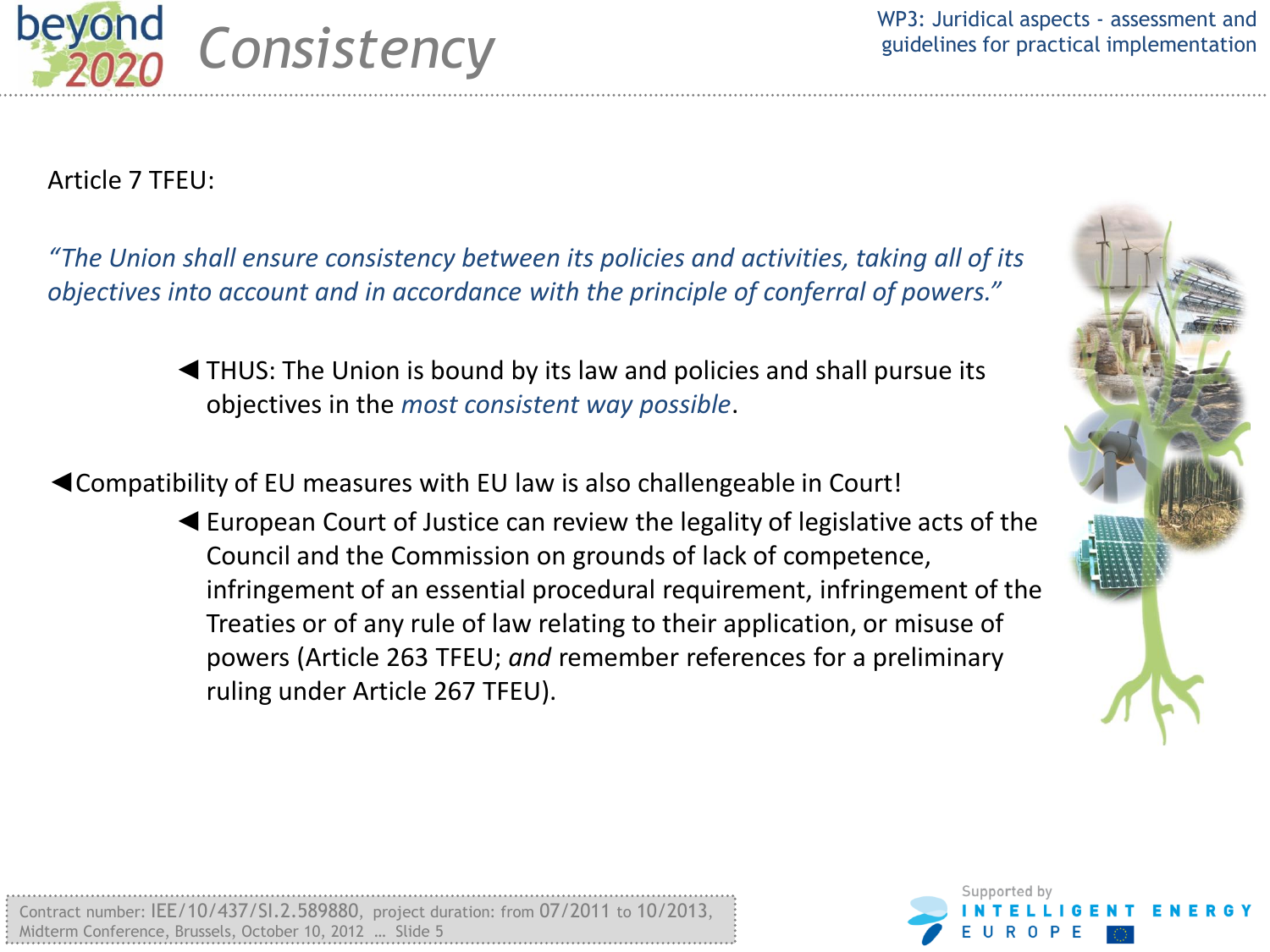



#### Article 114 TFEU:

*"Save where otherwise provided in the Treaties, the following provisions shall apply for the achievement of the objectives set out in Article 26. The European Parliament and the Council shall, acting in accordance with the ordinary legislative procedure and after consulting the Economic and Social Committee, adopt the measures for the approximation of the provisions laid down by law, regulation or administrative action in Member States which have as their object the establishment and functioning of the internal market."*

◄Has been used as a "fall-back" legal basis in the past:

- ◄BUT: requires *internal market objective!*
	- ◄*AND: cannot be used if there is a "*lex specialis*"*

◄Approximation of laws allows for different degrees of harmonization:

◄From *full harmonization with national deviation completely excluded or only allowed within the limits of safeguard clauses*, down to *optional or minimum harmonization, only providing minimum standards but allow for more stringent national measures and differing rules* applied only within the territory of the respective Member State.

Contract number: IEE/10/437/SI.2.589880, project duration: from 07/2011 to 10/2013, Midterm Conference, Brussels, October 10, 2012 … Slide 6



Supported by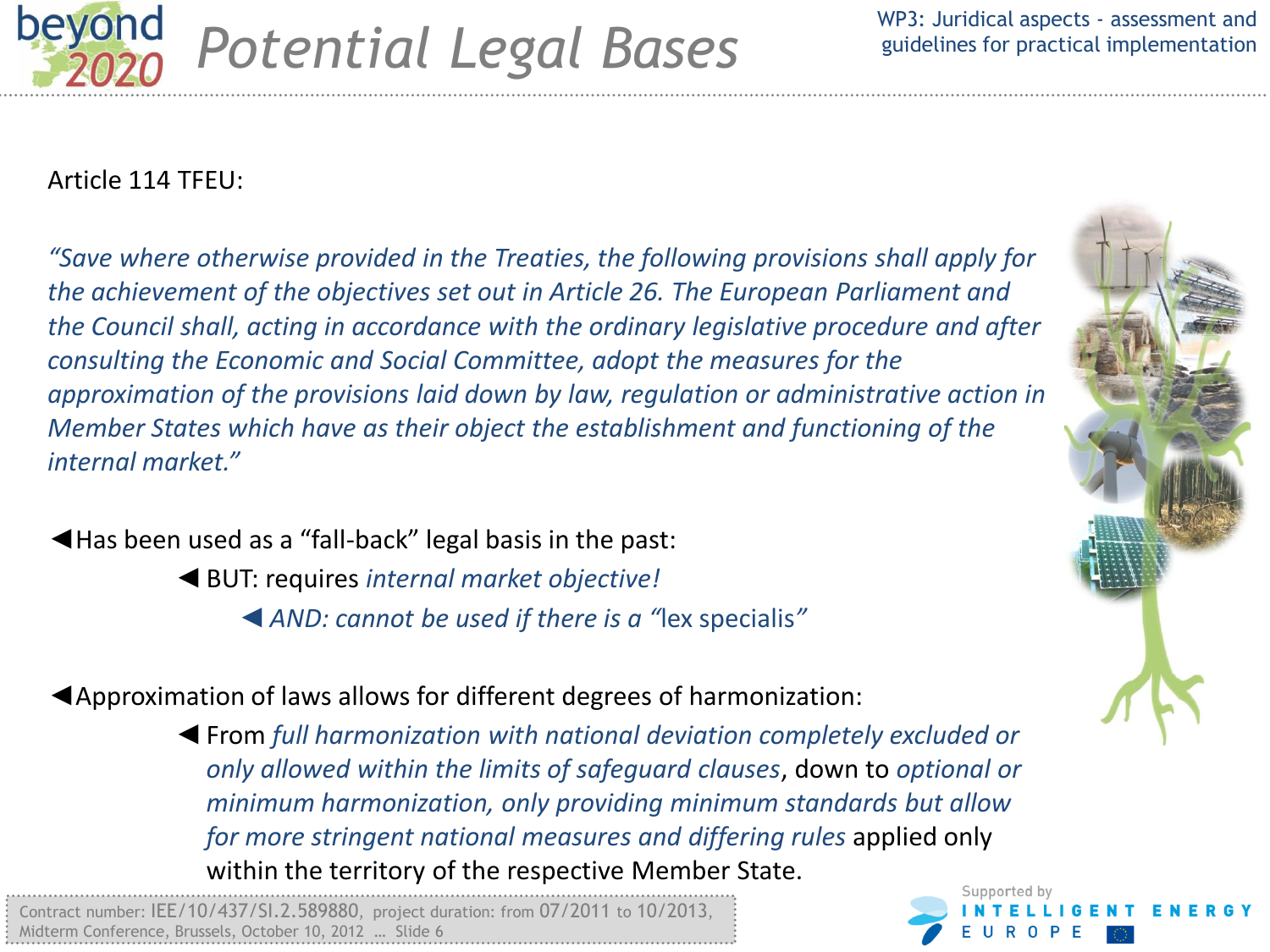

Article 192(1) TFEU:

Legislative competence in order to adopt measures for:

- *"- preserving, protecting and improving the quality of the environment,*
- *- protecting human health,*
- *prudent and rational utilisation of natural resources,*
- *promoting measures at international level to deal with regional or worldwide environmental problems, and in particular combating climate change."*
- ◄Has been used as legal basis for the current Directive 2009/28/EC.
- ◄BUT: After the entry into force of the Lisbon Treaty *Article 194 TFEU =* lex specialis*!*
	- ◄ Though there are *debates in legal literature* whether, for the promotion of renewable energy, Article 192 TFEU could still be used:
		- ◄ The term "*development" in Article 194 TFEU can be interpreted narrowly so as to refer only to technical development*, including e.g. measures such as in the European Commission's SET-Plan, but not covering operational economic support.

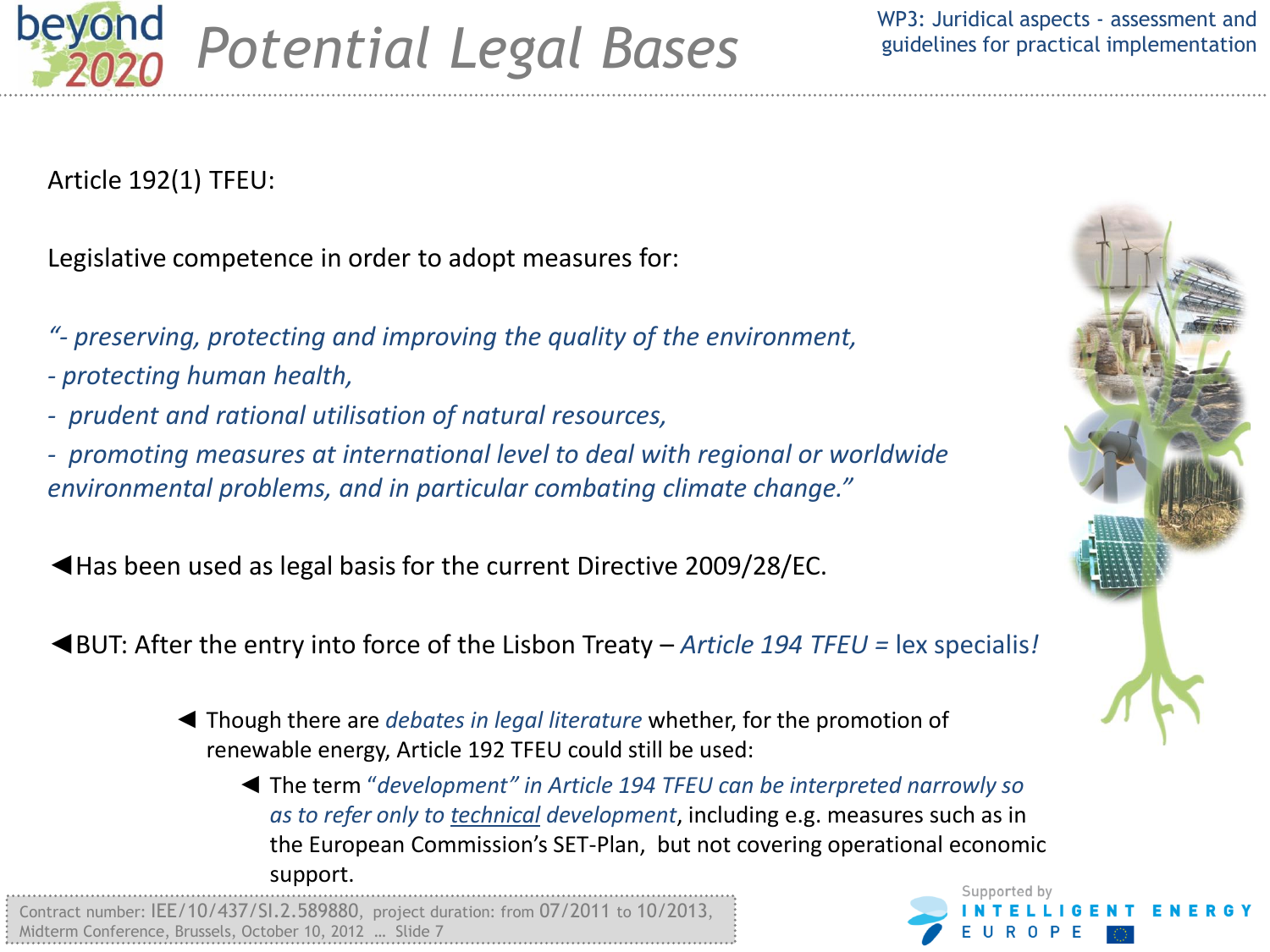

#### Article 194 TFEU:

*"1. In the context of the establishment and functioning of the internal market and with regard for the need to preserve and improve the environment, Union policy on energy shall aim, in a spirit of solidarity between Member States, to:*

- *(a) ensure the functioning of the energy market*;
- *(b) ensure security of energy supply in the Union;*
- *(c) promote energy efficiency and energy saving and the development of new and renewable forms of energy; and*
- *(d) promote the interconnection of energy networks."*

◄Since the entry into force of the Lisbon Treaty = *lex specialis* for energy legislation

◄Normally comes with the *ordinary legislative procedure:*

◄Qualified Majority Voting in the Council.



|                                                         | Contract number: IEE/10/437/SI.2.589880, project duration: from 07/2011 to 10/2013, |
|---------------------------------------------------------|-------------------------------------------------------------------------------------|
| Midterm Conference, Brussels, October 10, 2012  Slide 8 |                                                                                     |
|                                                         |                                                                                     |

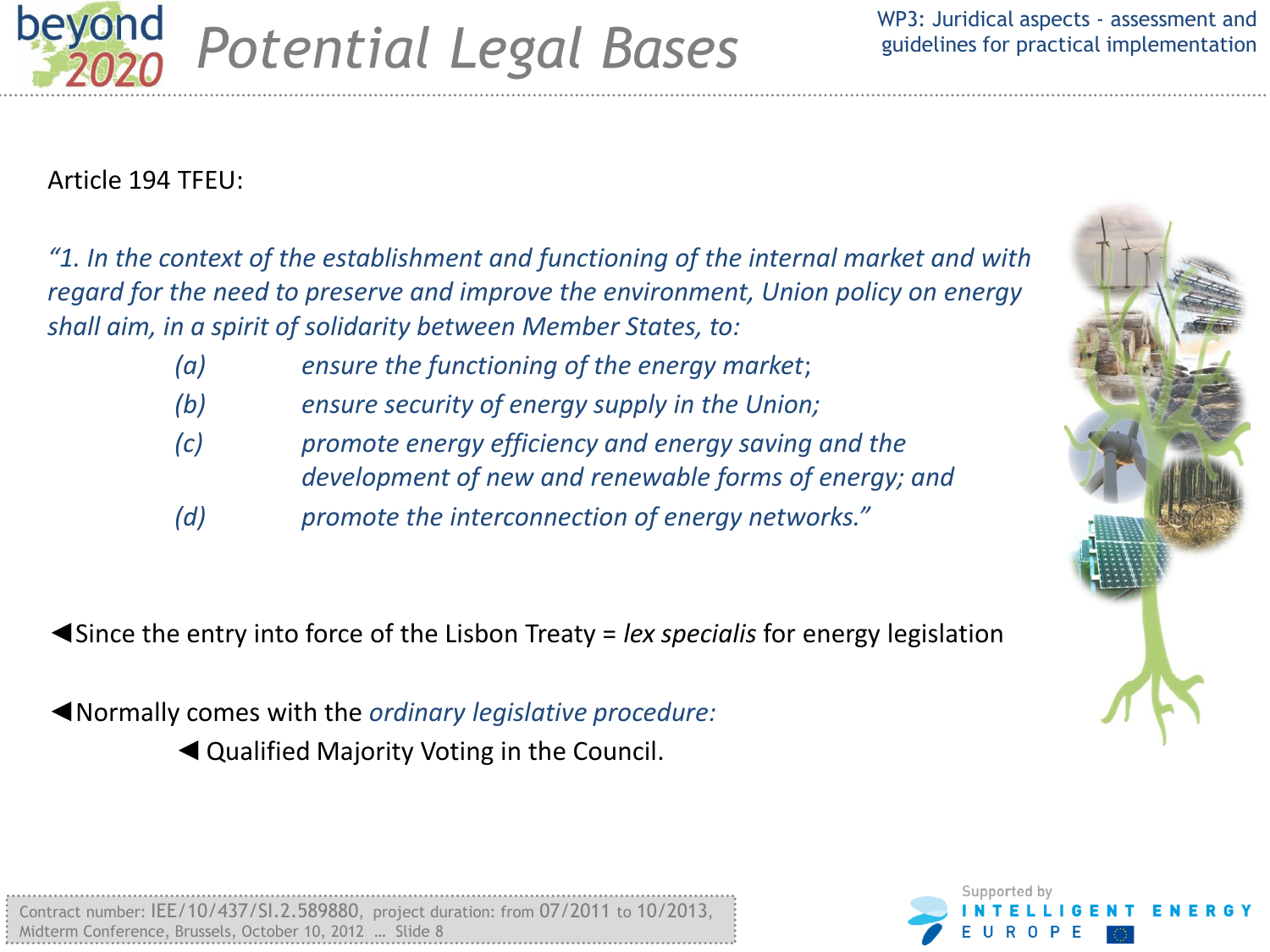

BUT: Article 194 TFEU comes with a caveat – Article 194(2) TFEU:

*"Such measures shall not affect a Member State's right to determine the conditions for exploiting its energy resources, its choice between different energy sources and the general structure of its energy supply, without prejudice to Article 192(2)(c)."*

◄Imposes a competence limit upon the EU legislator:

- ◄Member States were just *not ready to confer all their own national legislative competence* to the EU on those sensitive issues, but wanted to retain *their right to make their own provisions.*
	- ◄Further confirmed in *Protocol 35* to the Lisbon Treaty, wherein Member States explicitly vest the right for themselves to adopt and keep in place measures concerning security of supply.

◄*No alternative legislative procedure provided!*

◄However, has been interpreted as not to mean each and every measure:

◄A certain *threshold of significance* is advocated by legal literature:

◄ *"shall not significantly affect …"*



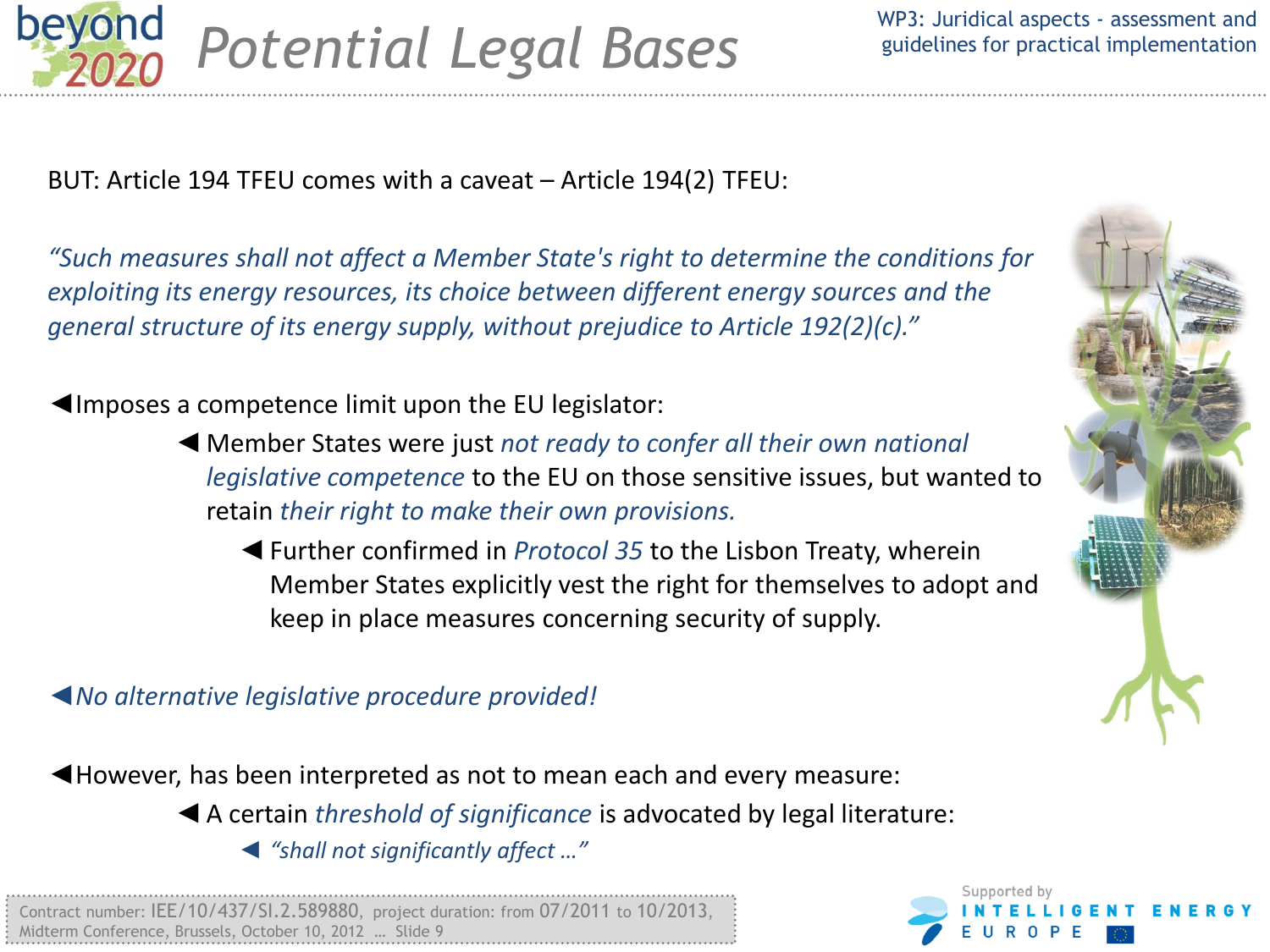

## beyond **Potential Legal Bases** *Potential Legal Bases*

## *"shall not significantly affect…"?*

#### ◄Legal literature suggests:

- ◄The effect has to be felt, not on the mere use of a certain energy source, but on the exercise of the *right to choose between different energy sources as such*.
	- ◄The choice between different energy sources is certainly affected when *certain energy sources are totally excluded* or when a *certain energy mix is imposed* on the Member States: e.g. when *certain energy sources can be used to a perceptibly lower extent only*.
- ◄Effect on the general structure of energy supply shall mean *effect on the principles of national energy supply structures*, so that certain systematic changes and fundamental decisions on single issues could still be adopted.
- ◄BUT: The effect need not be on all Member States and *it suffices if one or other Member State feels that its sovereignty is affected*!



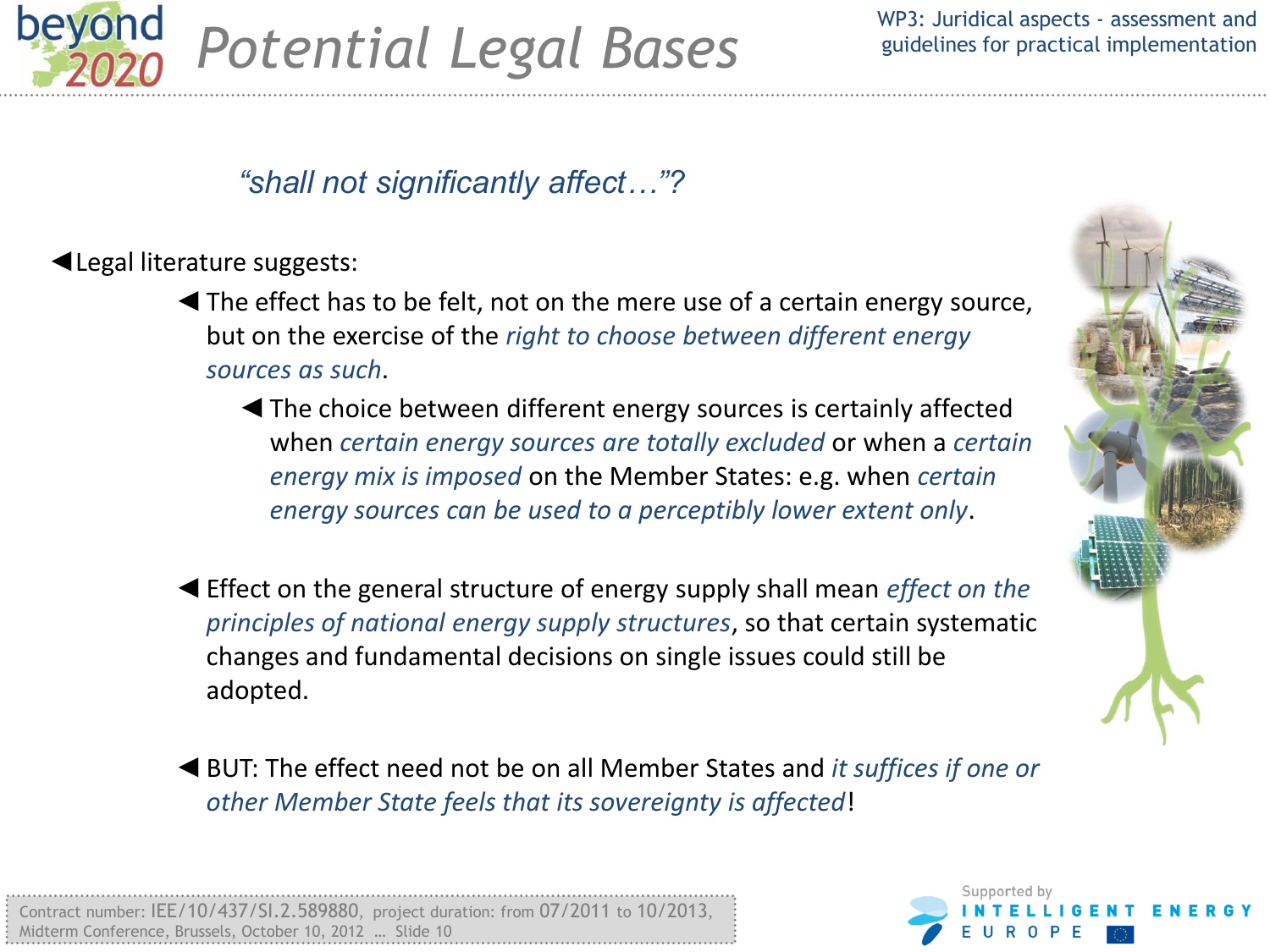

And – the environmental competence comes with a similar caveat:

*"By way of derogation from the decision-making procedure provided for in paragraph 1 and without prejudice to Article 114, the Council acting unanimously in accordance with a special legislative procedure and after consulting the European Parliament, the Economic and Social Committee and the Committee of the Regions, shall adopt:*

*(a) provisions primarily of a fiscal nature;*

*(b) measures affecting:*

*- town and country planning,*

*- quantitative management of water resources or affecting, directly or indirectly, the availability of those resources,*

*- land use, with the exception of waste management; (c) measures significantly affecting a Member State's choice between different energy sources and the general structure of its energy supply.*

*The Council, acting unanimously on a proposal from the Commission and after consulting the European Parliament, the Economic and Social Committee and the Committee of the Regions, may make the ordinary legislative procedure applicable to the matters referred to in the first subparagraph."*



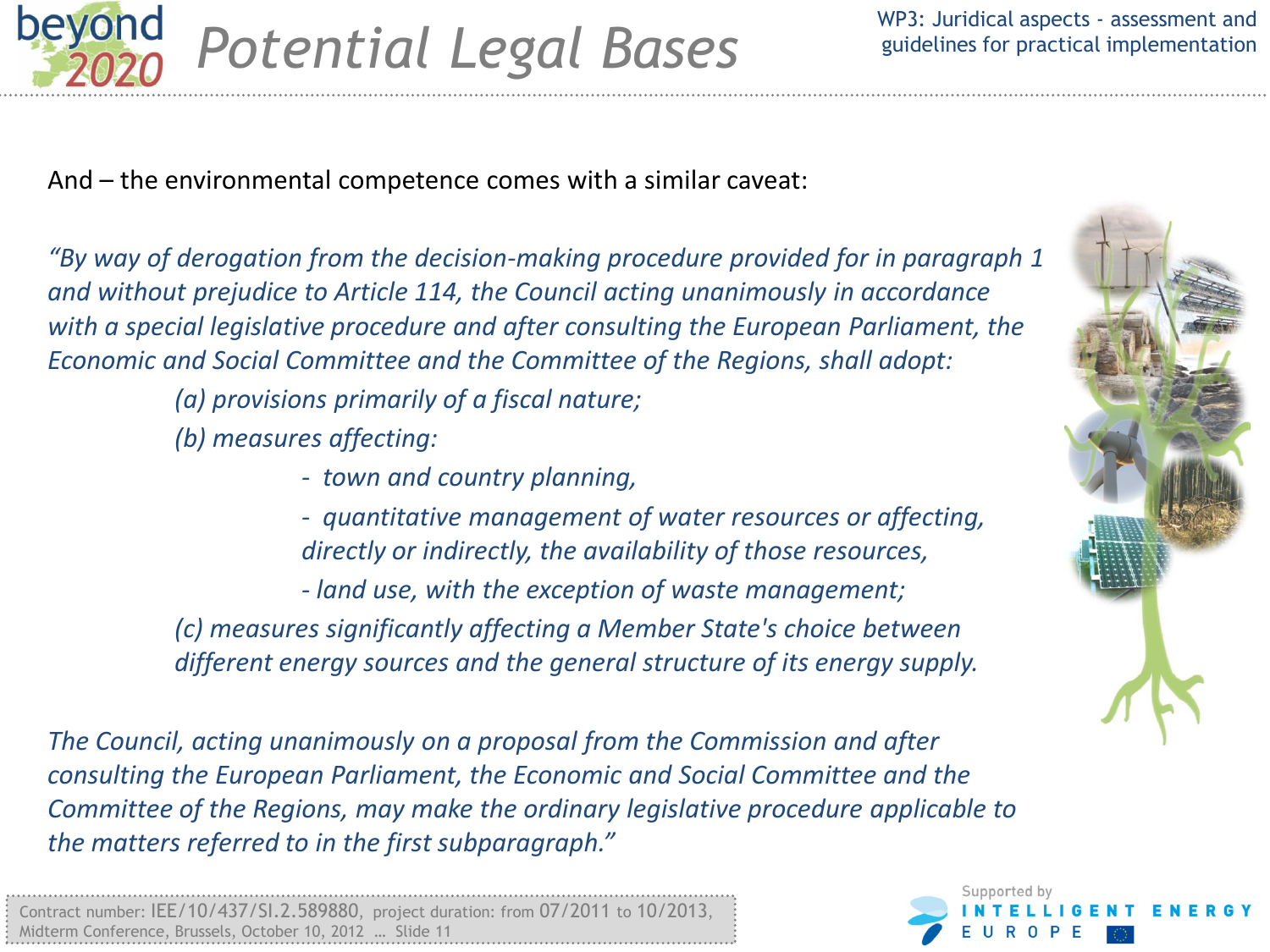

Legislative competence in the *energy* sector is found in Article 194 TFEU:

- ◄So a measure with the objectives mentioned there should be based on this provision:
	- ◄*development of new and renewable forms of energy;*
	- ◄*functioning of the internal energy market.*
		- ◄BUT: *No legislation possible* if *significantly affecting conditions for exploiting energy resources, choice between different energy sources and the general structure of energy supply*!

Legislative competence for *environmental protection* is found in Article 192 TFEU:

- ◄So a measure with environmental protection objectives should be based on this provision
	- ◄AND: Here *legislation possible despite* significant impact on choice between different energy sources and the general structure of its energy supply
		- ◄BUT: *unanimity voting in the Council required* = question of political feasibility



| Contract number: IEE/10/437/SI.2.589880, project duration: from 07/2011 to 10/2013, |  |
|-------------------------------------------------------------------------------------|--|
|                                                                                     |  |
| Midterm Conference, Brussels, October 10, 2012  Slide 12                            |  |
|                                                                                     |  |
|                                                                                     |  |

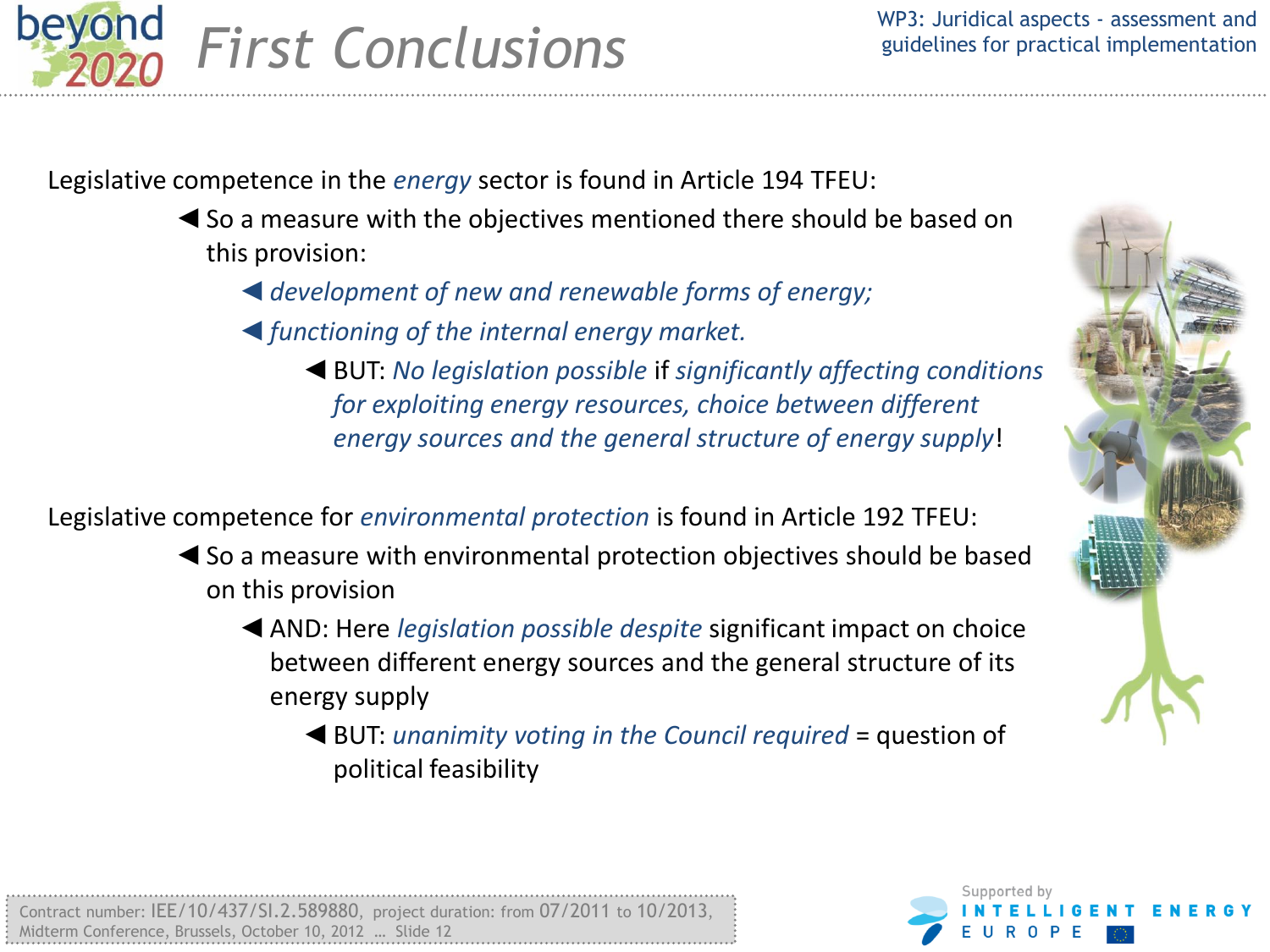

#### Legislative competence for *internal market objectives*:

- ◄Article 194 TFEU explicitly mentions the internal energy market as an objective and applies as *lex specialis*;
- ◄Article 114 TFEU is thus no longer applicable!
	- ◄*THUS: Cannot be used to circumvent competence limit in Article 194 TFEU!*

*Dual* legal basis?

- ◄Idea to base some parts of the legislation on one provisions and others on another provision in the Treaty:
	- ◄European Court of Justice:
		- ◄*"by way of exception, if it is established that the measure simultaneously pursues several objectives which are inseparably linked without one being secondary and indirect in relation to the other, the measure may be founded on the corresponding legal bases."*
	- ◄HOWEVER:
		- ◄*This is not possible if the procedures laid down for each legal basis are incompatible with each other!*
		- ◄*E.g. different rights for the European Parliament.*



Supported by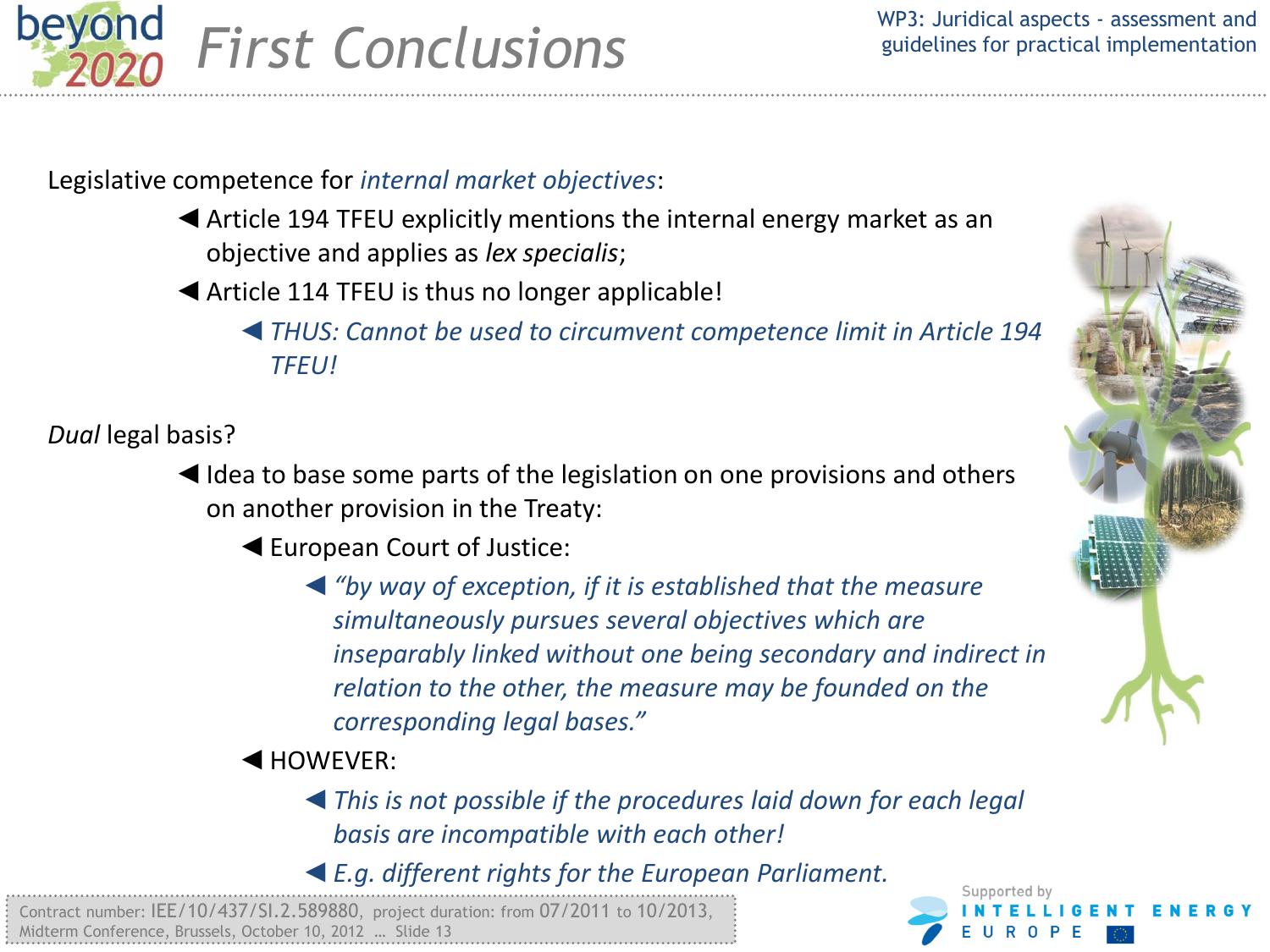WP3: Juridical aspects - assessment and Next steps<br>
guidelines for practical implementation

Having set out what potential legal bases there are, one has to *turn to the harmonization approaches and the policy pathways, and look at what their objectives are, as well as what their impacts are*:

- ◄that way, we can find out whether there *is* a legal basis; and
- ◄decide which would be the *appropriate* legal basis.

beyond

Thus, *for the legal basis it is much more relevant which degree of harmonization is pursued than what the different policy pathways* are:

- ◄differences between the policy pathways will be more relevant when it comes to consistency with EU law and policy;
- ◄EU law defines harmonization, and even different degrees of harmonization:

◄THUS: one has to *place the approaches taken in the course of the project into the right categories as they are defined in EU legal context*.

The question whether there is a legal basis will be answered with a:

*simple but clear YES or NO*



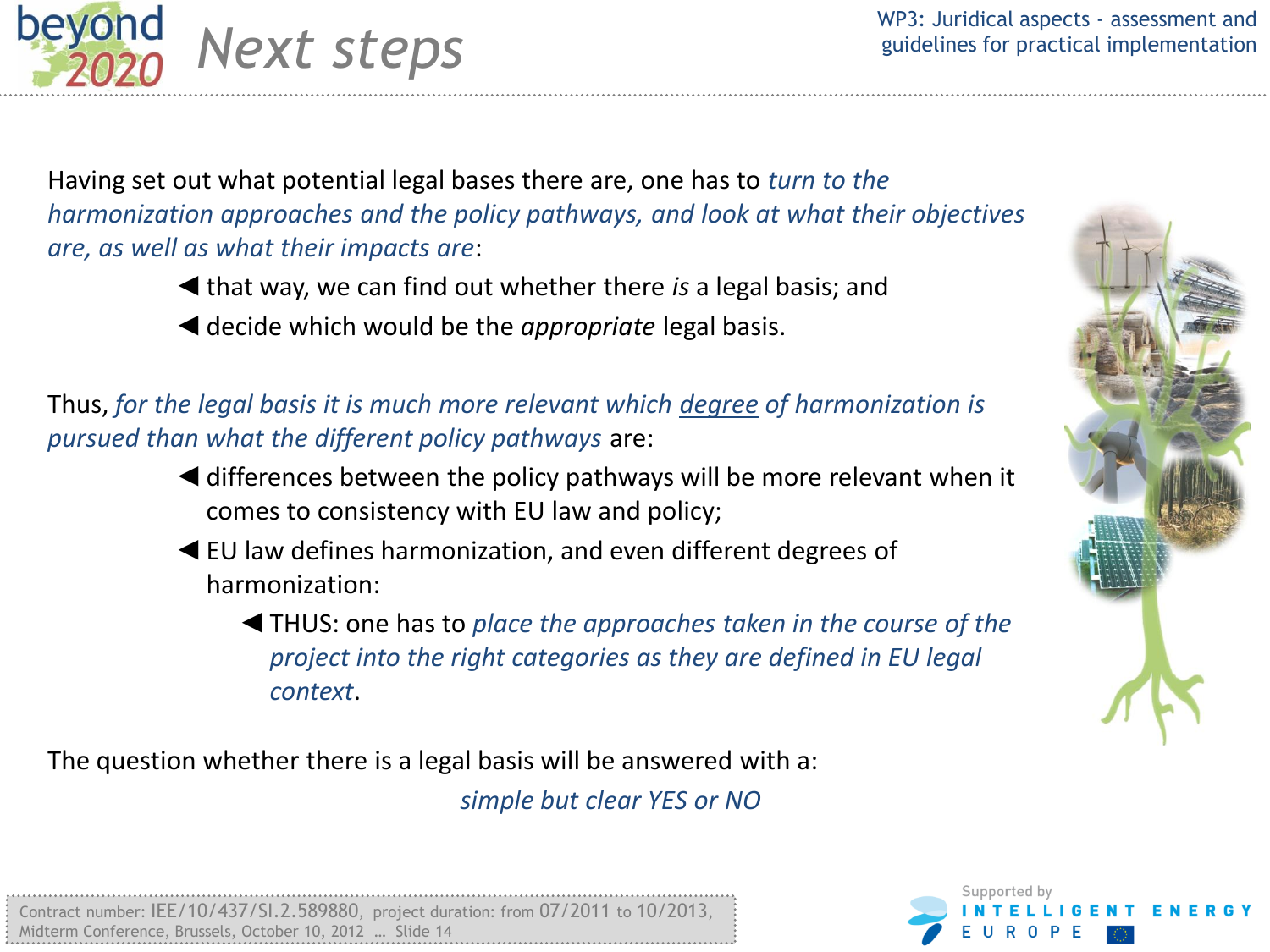

Assessment will be based on current EU Law:

- ◄while it is always possible to amend the Treaty and thus create a competence which had not been there before, the assessment of legal feasibility would not make sense if one were to take this into account;
- ◄then there would simply be no limits …
- ◄*THUS: The results of the legal analysis always come with the caveat that if the Member States all – unanimously – decide that they want to take this approach, then they can always decide to amend the Treaty and still pursue it.*



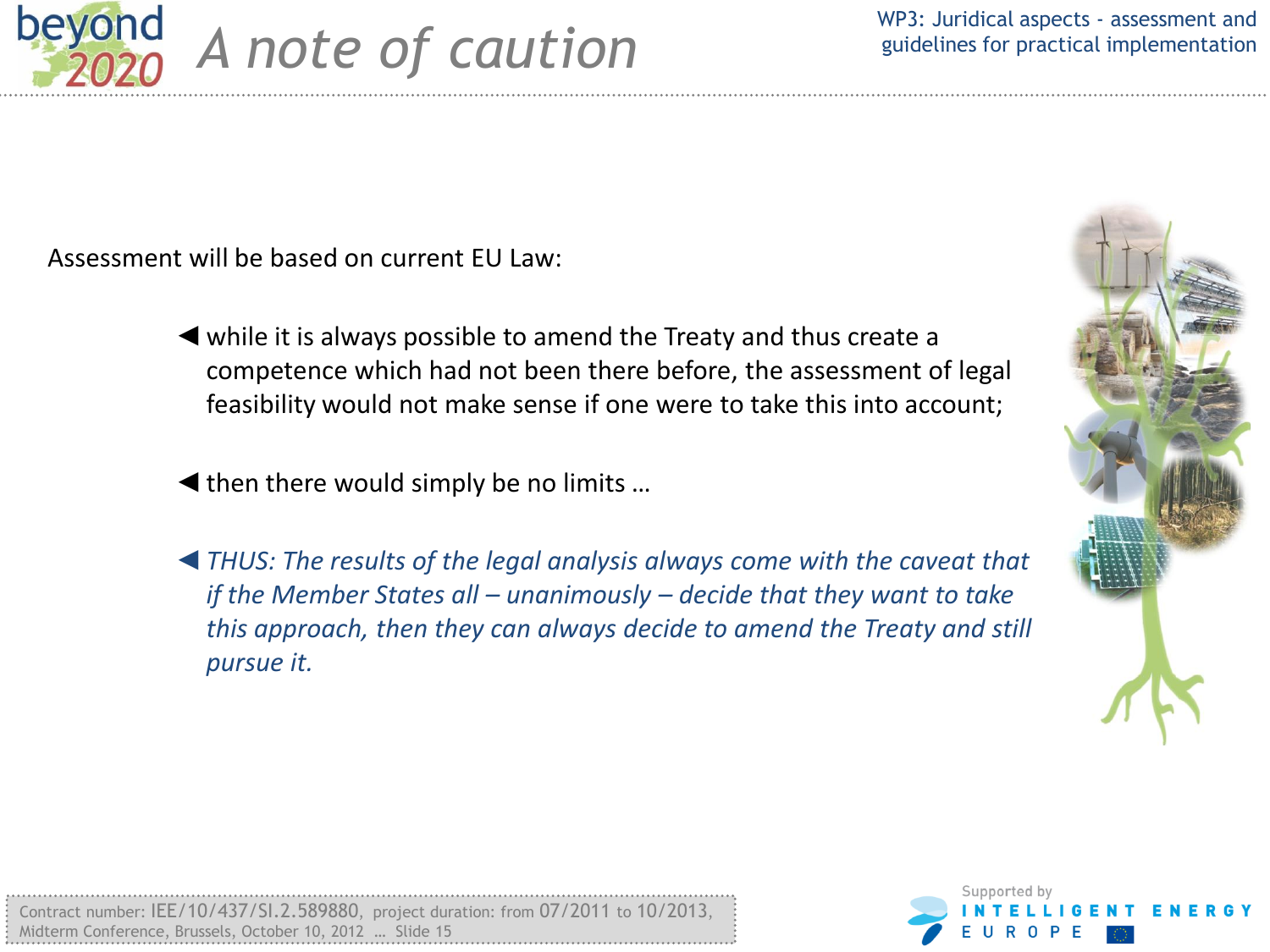

Once a legal basis is found, it has to be assessed whether or not, and to what degree, this approach is consistent with existing EU law:

- ◄Here the *differences between the policy pathways* may come into play:
	- ◄e.g. which of them complies/fits better with the free movement of goods or the competition and State aid provisions under the TFEU.
- ◄BUT: also and generally the *principles of subsidiarity and proportionality* need to be examined.



| Contract number: IEE/10/437/SI.2.589880, project duration: from 07/2011 to 10/2013, |  |
|-------------------------------------------------------------------------------------|--|
|                                                                                     |  |
|                                                                                     |  |
| Midterm Conference.Brussels.October 10.2012  Slide 16                               |  |
|                                                                                     |  |

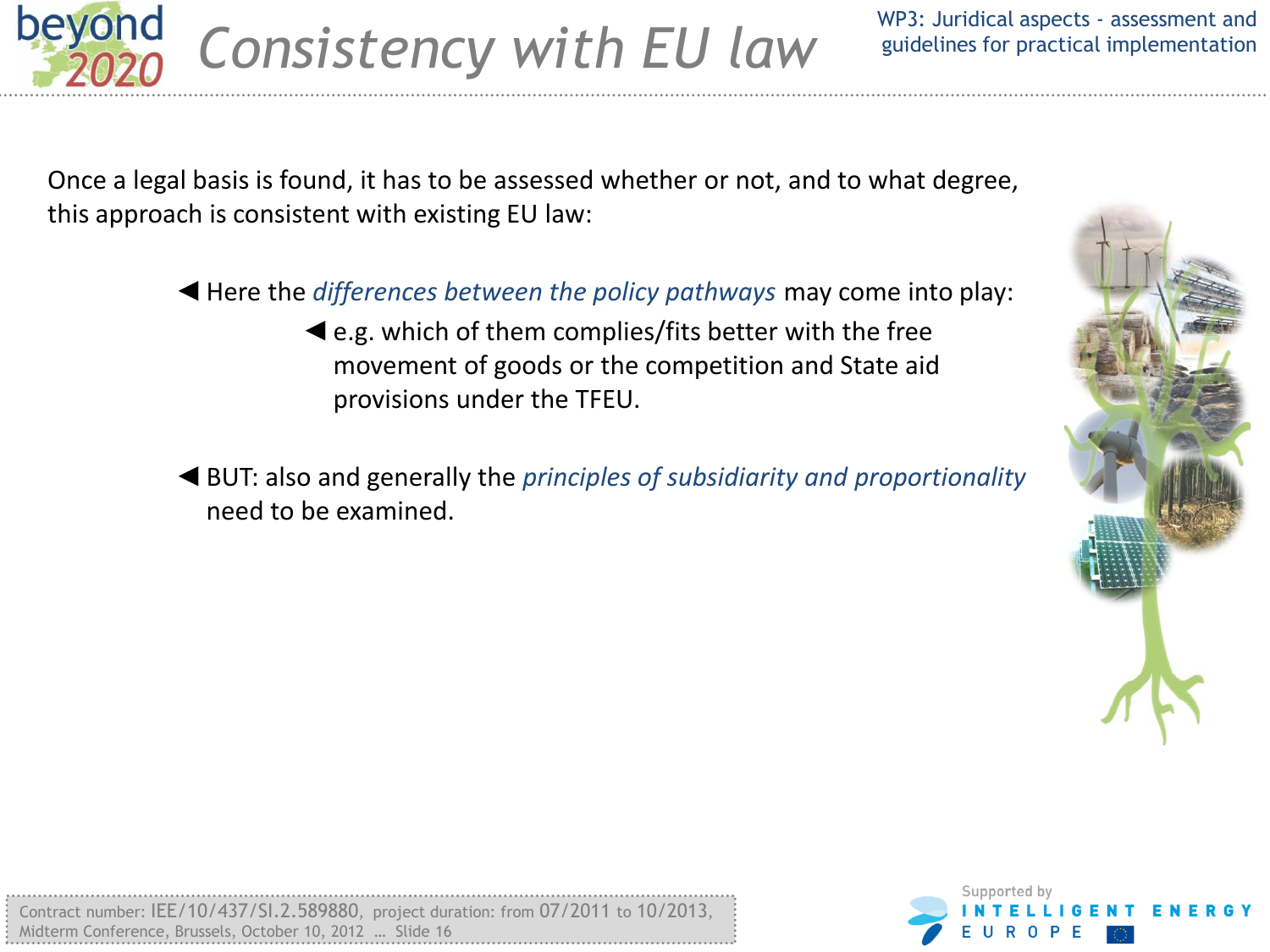

## Subsidiarity and Proportionality:

1. These principles are, at the same time, both :

- important EU constitutional considerations; and

- significant practical issues, linking legal principles with the political (law-making) process, at both national *and* EU level.

- 2. These principles raise questions of the appropriate:
	- *level* of law-making ((sub-)national or EU (others?)); and

- *intensity* of any legislation (extent of harmonisation, availability of derogations, exclusions, opt-outs, etc).

... and are closely related to, and indeed, often difficult to disentangle from, each other.





|                                                          | Contract number: IEE/10/437/SI.2.589880, project duration: from 07/2011 to 10/2013, |
|----------------------------------------------------------|-------------------------------------------------------------------------------------|
| Midterm Conference, Brussels, October 10, 2012  Slide 17 |                                                                                     |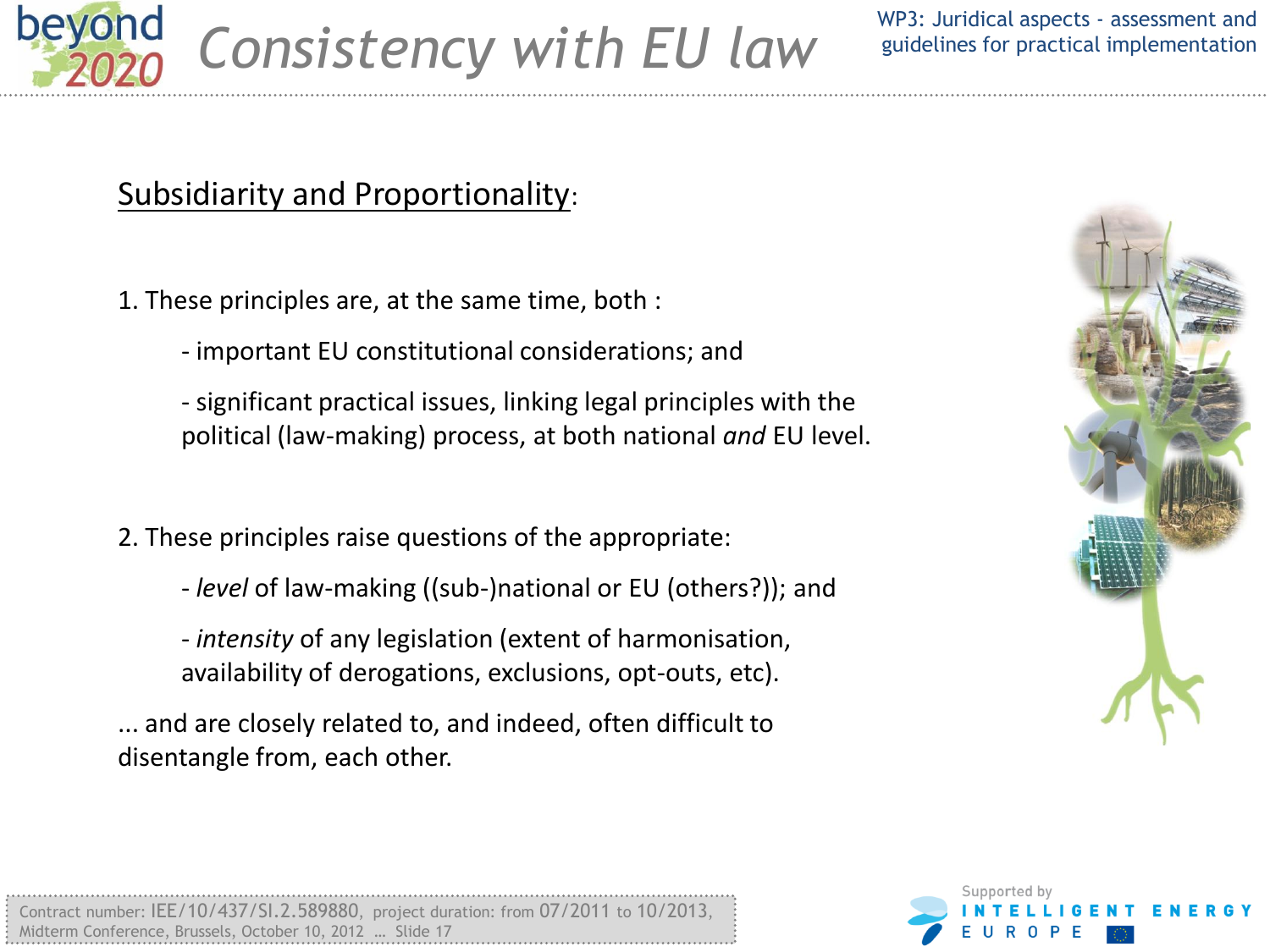

Consistency with EU law WP3: Juridical aspects - assessment and *guidelines for practical implementation* 

## Subsidiarity: Article 5(3) TEU

"Under the principle of subsidiarity, in areas which do not fall within its exclusive competence, the Union shall act only if and in so far as the objectives of the proposed action cannot be sufficiently achieved by the Member States, either at central level or at regional and local level, but can rather, by reason of the scale or effects of the proposed action, be better achieved at Union level.

The institutions of the Union shall apply the principle of subsidiarity as laid down in the Protocol on the application of the principles of subsidiarity and proportionality. National Parliaments ensure compliance with the principle of subsidiarity in accordance with the procedure set out in that Protocol."

- Justifying EU-level action: goals, (lack of) alternative ways of achieving them, extent and quality of evidence required (and by whom?);

- Convincing Member States *politically* (both governments and national parliaments: post-Treaty of Lisbon mechanism, etc).



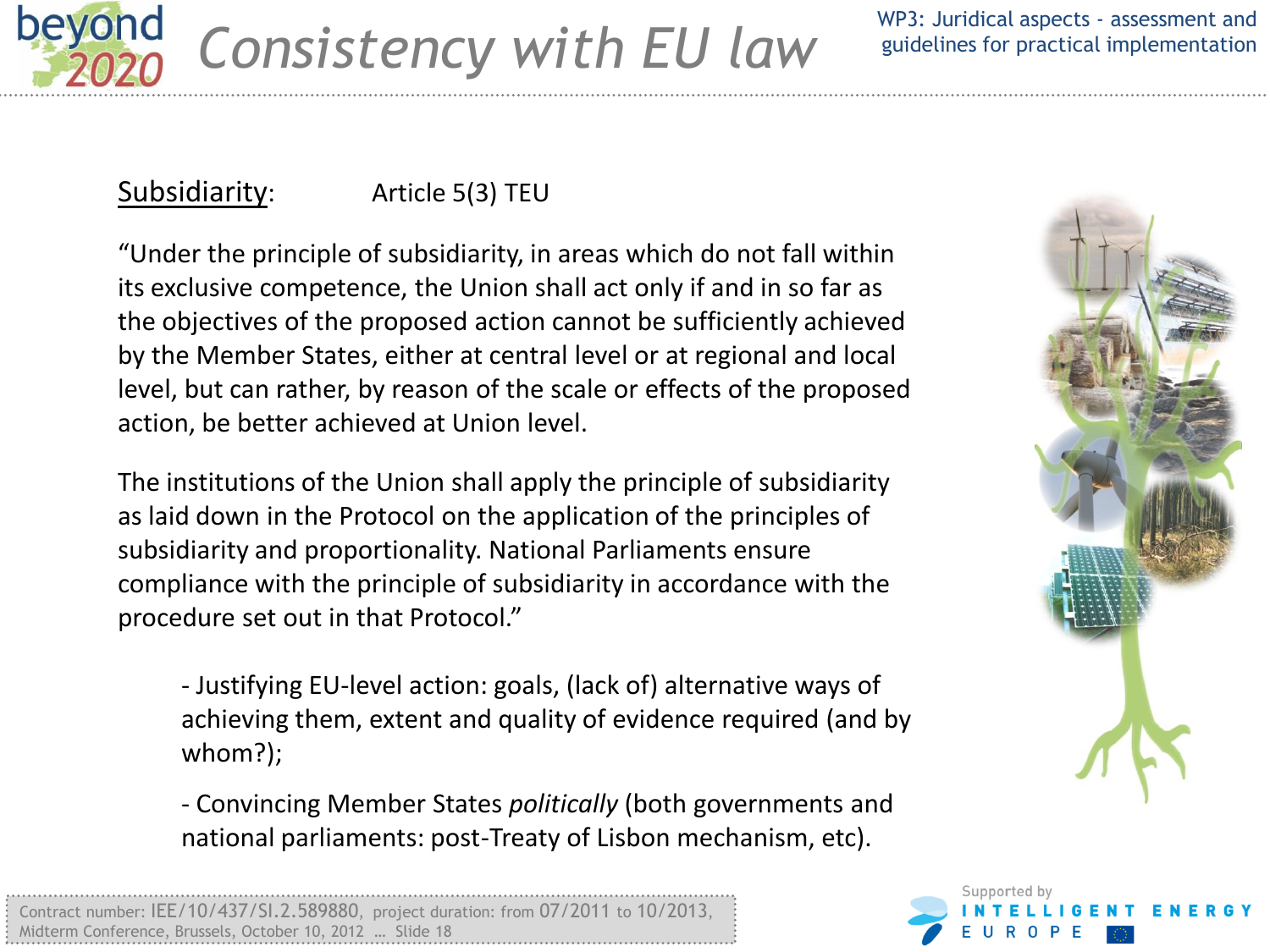

*Consistency with EU law*

WP3: Juridical aspects - assessment and guidelines for practical implementation

#### Proportionality:

Article 5(4) TEU:

"Under the principle of proportionality, the content and form of Union action shall not exceed what is necessary to achieve the objectives of the Treaties.

The institutions of the Union shall apply the principle of proportionality as laid down in the Protocol on the application of the principles of subsidiarity and proportionality."

> - Justifying the nature and extent of EU-level action: goals, possible conflict with other rules/rights (balancing, default positions, etc);

- A potential legal ground of challenge to EU acts (and Member State actions where *prima facie* contrary to EU law).



|                                                          | Contract number: IEE/10/437/SI.2.589880, project duration: from 07/2011 to 10/2013, |
|----------------------------------------------------------|-------------------------------------------------------------------------------------|
| Midterm Conference, Brussels, October 10, 2012  Slide 19 |                                                                                     |

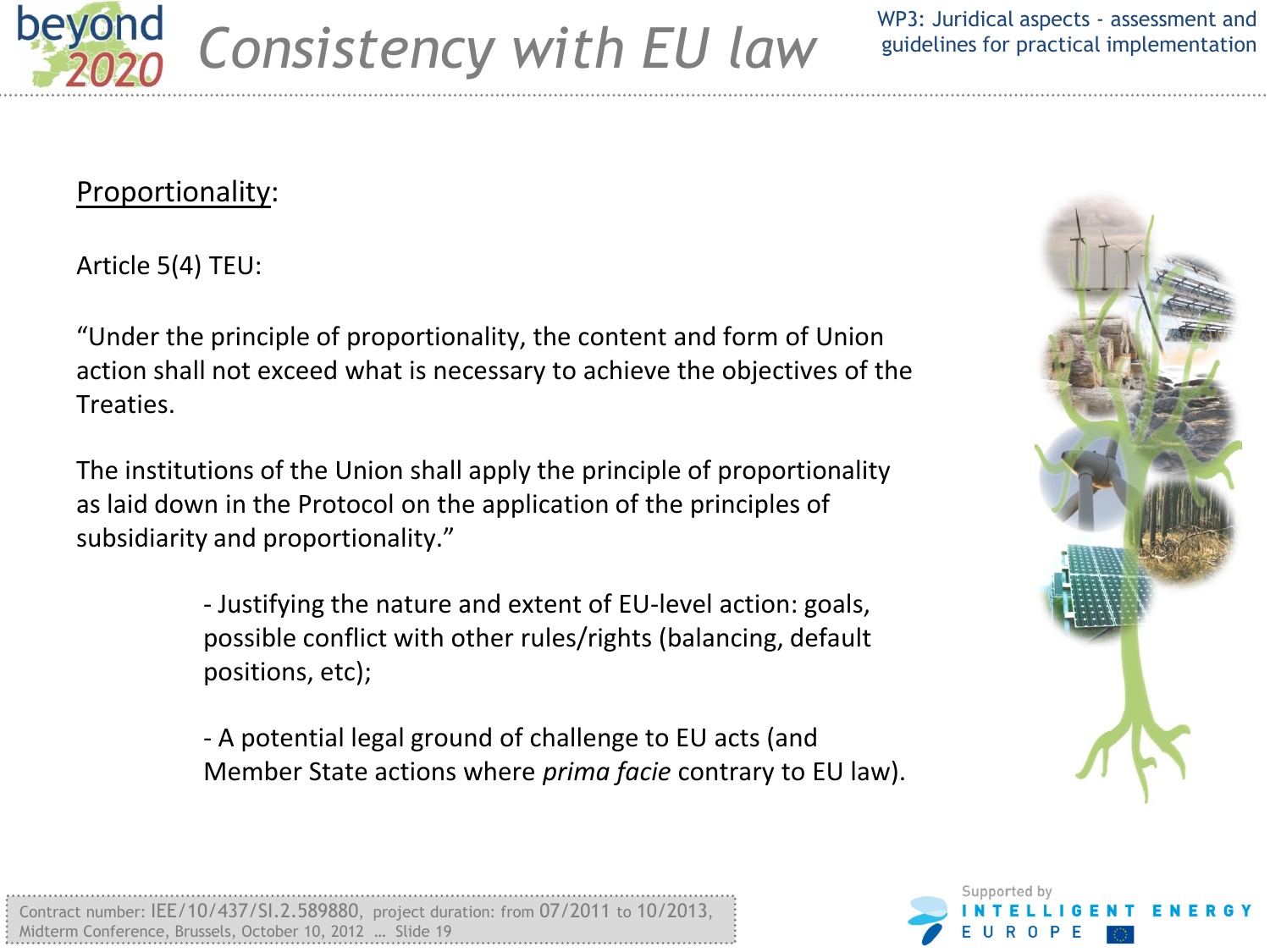

WP3: Juridical aspects - assessment and guidelines for practical implementation

Link these ideas to the interpretation of Article 194 TFEU:

- Level of evidence which can be put together to justify stronger harmonisation proposals as a matter of subsidiarity (particularly politically, after the new provisions on the role of national Parliaments in the TFEU) and of proportionality.

- While the standard of potential judicial review of EU legislation on such bases has never been terribly intense, there still have to be good reasons for EU action.

- One open question: might the presence of Article 194(2) TFEU - and the 'opt-out' interpretation thereof - be relied upon by the Commission to justify a more relaxed standard of review in any legal challenge?

> - E.g. Is it easier to satisfy the subsidiarity and proportionality criteria, where Member States might have a Treaty-based derogation upon which they can rely, even in the face of a strong/deep harmonization directive in this area ... ?